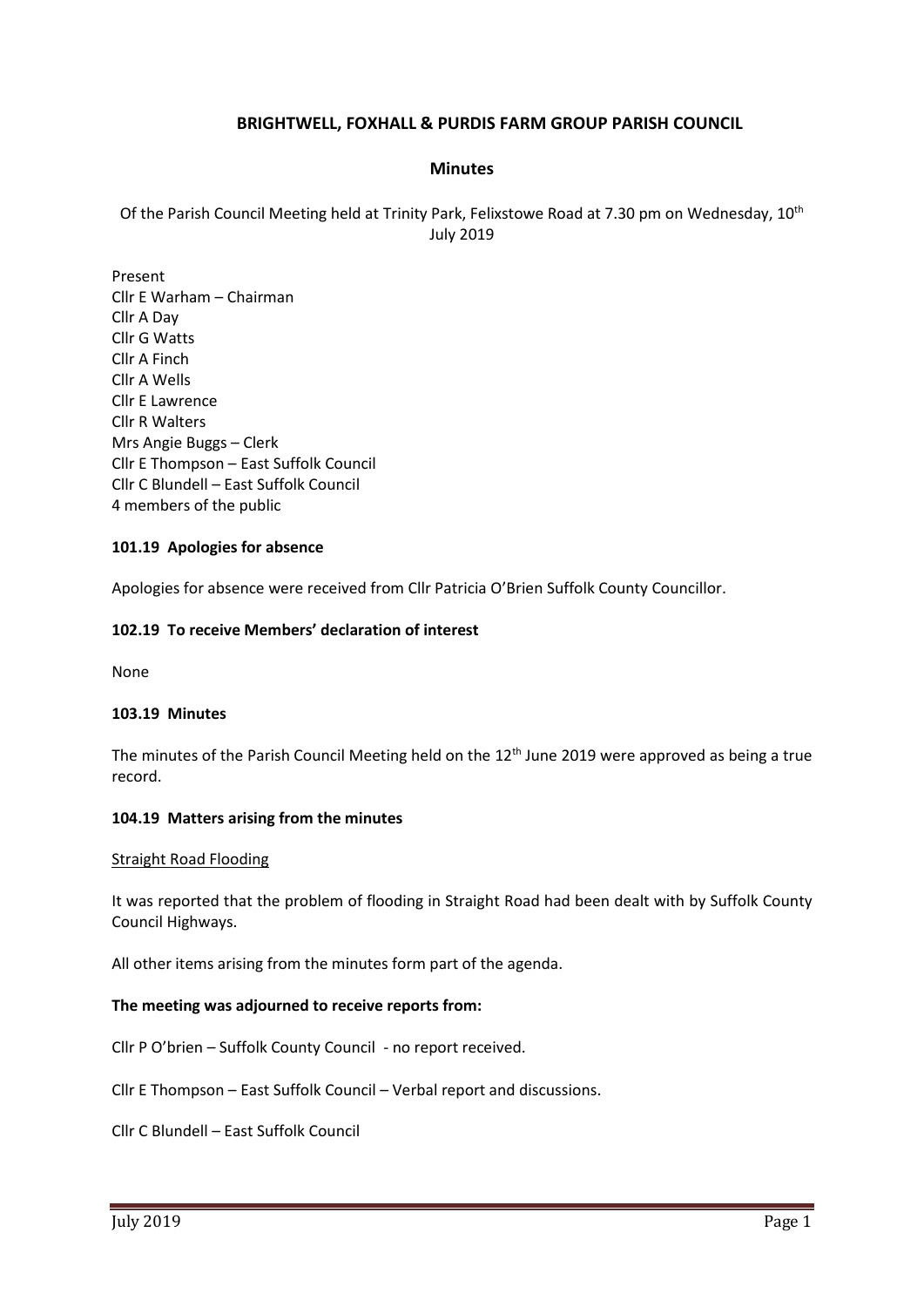Training and induction for new and returning councillors is still continuing with some new processes being included.

I have recently been advised that a new Community Officer has been appointed at the East Suffolk District Council. His name is Andrew Jolliffe and his area includes the Martlesham and Purdis Farm Ward as well as most of the surrounding villages.

The Strategic Planning Committee scheduled to be held on Monday 9<sup>th</sup> September at the Riverside venue, Lowestoft has been changed and will now meet at East Suffolk House, Riduna Park, Melton. This is because the main part of the business will be concerned with applications from the south of the district thus it was considered more expedient for members of the public who may wish to attend the meeting.

**Ipswich Northern Route Public Consultation.** Just a reminder that the consultation runs from Friday 5<sup>th</sup> July 2019 to 13 September 2019. Local venues where you can get more information and have your say are:

Woodbridge Community Hall Saturday 13<sup>th</sup> July 10.00 am - 3.00 pm. Kesgrave War Memorial Community Centre Tuesday  $16<sup>th</sup>$ July 3.00 – 7.00 pm Martlesham Pavilion  $\frac{1}{2}$  Friday 26<sup>th</sup> July 3.00 – 7.00 pm

For a full list of venues please see the formal consultation list.

**EDF Energy have set up a fourth consultation on Sizewell C.** Stage 4 will begin on July 18<sup>th</sup> and run to 27<sup>th</sup> September 2019. As the consultation is focussed on a limited set of issues and proposals also they will be holding fewer exhibitions than at Stage 3 consultation.

The local venue is:

Woodbridge Community Hall Friday  $26<sup>th</sup>$  July  $2.00 - 8.00$  pm

For a full list of venues please see the formal consultation list.

### Question Time

- a. A member of the public reported that the street lights both on the highway and footpaths are going out at 11.30 in the evening which they considered to be a threat to pedestrians as the last bus is at 11.30 pm. **Action: Clerk**
- b. A member of the public commented that improvements were needed to Felixstowe Road signage due to two lanes going towards Ipswich merging. It was reported that there had been a number of accidents involving this stretch of road. **Action: Clerk**

The meeting was re-convened

### **105.19 Planning**

a. General

DC/19/2233/FUL – 168 Bucklesham Road Purdis Farm – Reconstruction of conservatory to create a larger garden room to rear of property – No objection.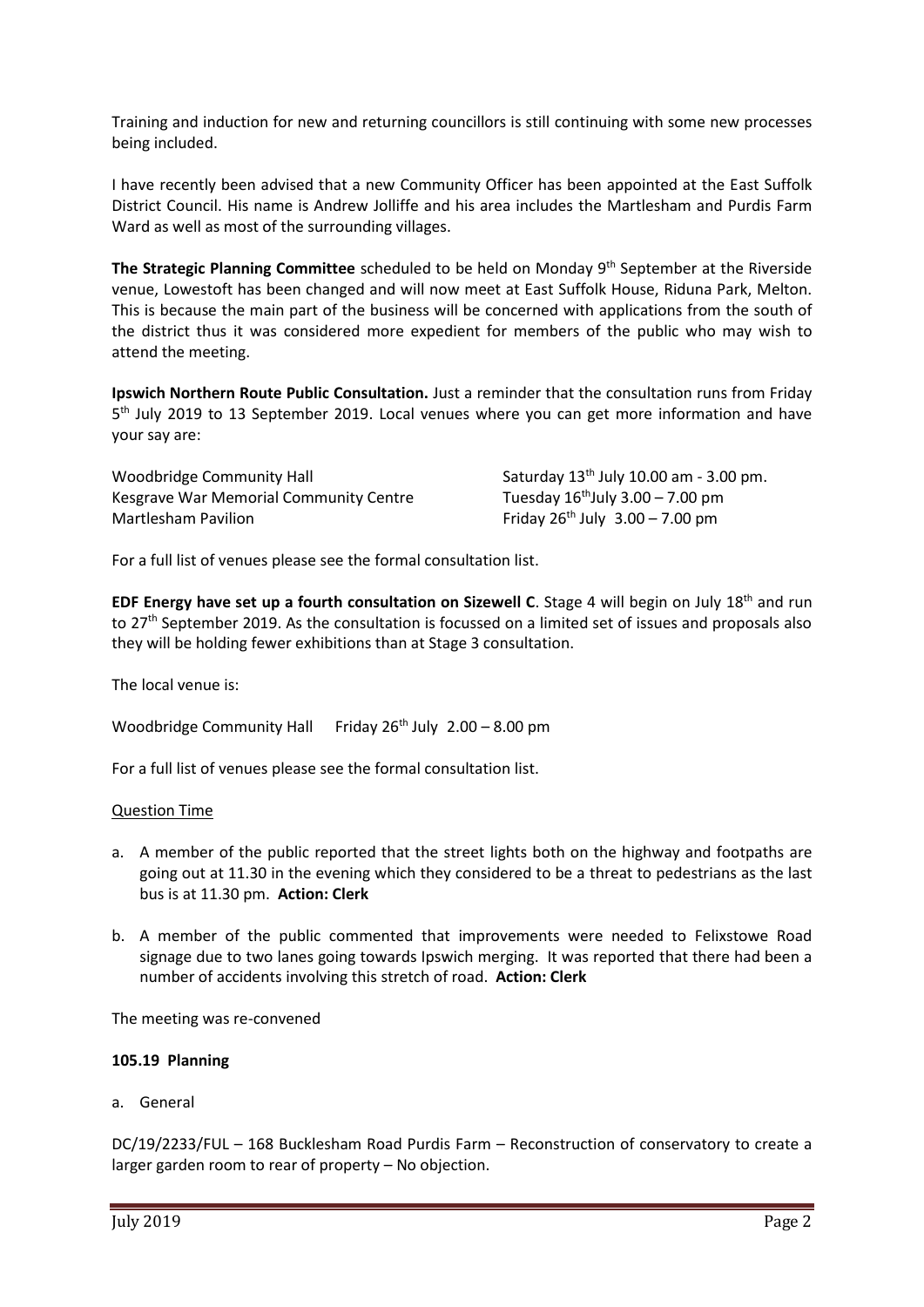DC/19/2281/FUL – Tanglewood Elmham Drive Foxhall -Extensions to dwelling – No objection.

DC/19/2244/FUL – Lynestone 57 Woodrush Road Purdis Farm – To build brick wall with iron work, around the perimeter of the front garden.

Cllr Graeme Watts reported that the Planning Committee had studied the application and would be objecting to the application on the grounds that the application seeks to enclose the front boundary of the property and is considered to be a fundamental change to the streetscape. Also, councillors are concerned about the proposal to build a 1.57 solid wall between two adjacent detached houses. Councillors expressed concerns about the health and safety of motorists and pedestrians due to the reduced visibility when leaving the property. **Action: Cllr G Watts / Clerk**

## b. Brightwell Lakes

Nothing to report.

c. Orwell Green Outline Planning Application No DC/19/1988/OUT

Cllr Graeme Watts Planning Chairman reported that the period for consultation had been extended until the 25<sup>th</sup> July 2019. The Parish Council have already submitted their objection to the planning application which is on East Suffolk District Planning website. Further information will be available once the consultation period has ended.

## **106.19 Clerks Report**

The purpose of this report is to update members on outstanding issues, items received after the deadline for agenda items, correspondence and action taken by the Clerk.

### Period Poverty

### Flyer from East Suffolk District Council

As you may be aware, period poverty is a current topic of concern. We at East Suffolk District Council have started a project called 'East Suffolk Period Poverty' where by we are encouraging organisations such as yourself to hold a box of products for your community.

They contain a range of individually wrapped sanitary products, an information booklet, stickers to advertise and a poster around responsibly disposing of the used products.

We are also asking you to display an 'East Suffolk Period Poverty' sticker in your window, to indicate the premises has a PP Box on site. Those in need of sanitary products can then access these products, free of charge and without question.

### Electronic Planning Consultaton

East Suffolk Council is in the process of making our Planning Application process paperless from the beginning of 2020. This subject was briefly touched upon at the latest Parish Council Forums at Riverside and East Suffolk House in June.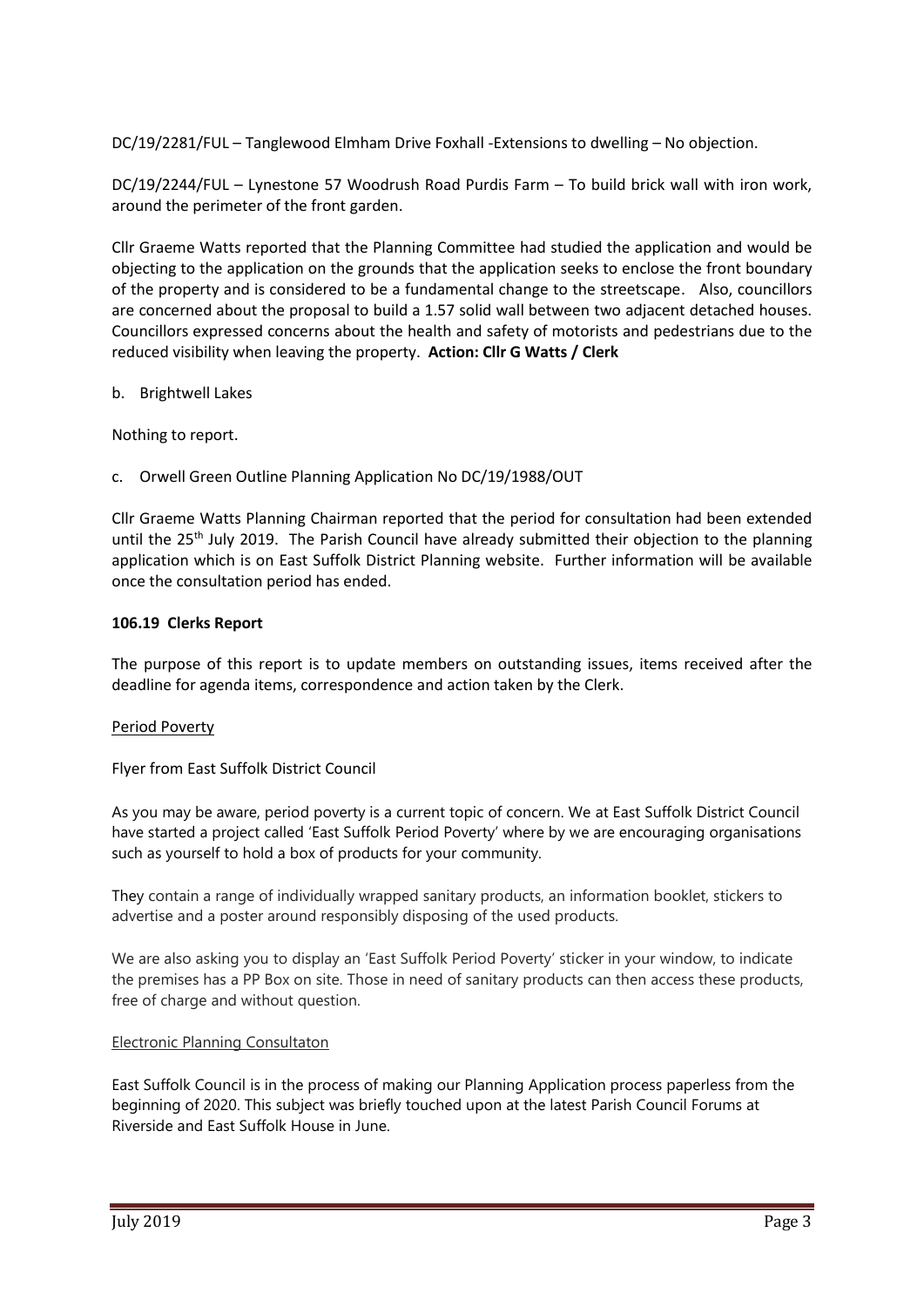For this process to be continuous and seamless we will require ALL Parish Councils to have a generic Parish email address and not personal ones. This will allow continued access to all our online services even when you have a change of Clerk or Chairman at your Parish.

Please can we ask you to create a new Parish email address by the 1<sup>st</sup> September 2019 and let us know your new email. After this date we are going to start rolling out Parish Council training for all clerks for our electronic consultation which will need a generic Parish Council address.

The Planning Department will be in touch with you again later in the year to arrange for your clerk training.

# **107.19 VAS Sign**

Cllr Alex Finch reported that it was unclear whether the battery is faulty, and the VAS sign may need to be sent back to the manufacturers for repair. **Action: Cllr Alex Finch**

## **108.19 To discuss the CIL receipts allocated to Foxhall because of the Straight Road development**

Parish Councillors agreed that they had been waiting for Suffolk County Council Highways to consult with the Parish Council regarding the alterations to Straight Road. Cllr A Day proposed, seconded Cllr E Warham that the Clerk track all requests made to East Suffolk Council, Suffolk County Council or outside bodies. It was agreed that the Clerk should write to the portfolio holder for Highways Cllr Mary Evans requesting that she acts to enable the Parish Council to make progress with the alterations to Straight Road. **Action: Clerk**

## **109.19 Cameras Straight Road Foxhall**

No further updates.

### **110.19 To discuss installing defibrillators**

The Clerk asked whether the Parish Council would consider installing defibrillators in the Group Parish Council area. Following discussion, the Clerk was asked to contact J Sainsburys to see if they would be willing to have a defibrillator placed on the outside of their building. **Action: Clerk**

### **111.19 Finance**

**Income** None **Expenditure** A J Buggs Salary and Expenses June 2019 **EXPENSION EXPENSION EXPISSION** 

Cllr E Warham proposed, seconded Cllr A Finch that the above expenditure is approved – all in favour.

### **112.19 To discuss the Internal Auditor's Report 2018/2019**

The Clerk reported that the internal audit had been successfully completed and no issues had been highlighted. However, it had been recommended that the Parish Council check that their Standing Orders etc comply with the latest legislation. Cllr E Warham proposed, seconded Cllr A Finch that